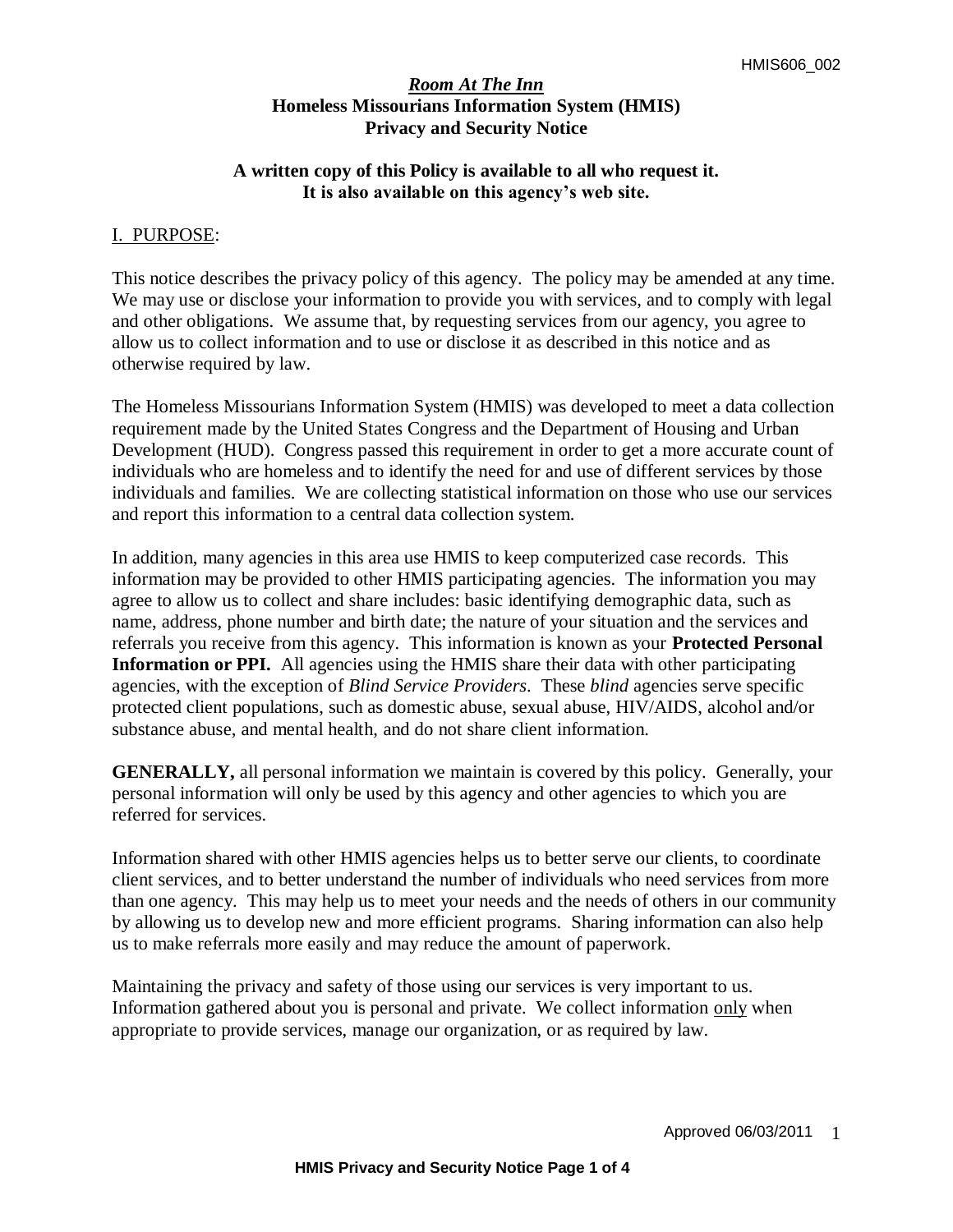## II. CONFIDENTIALITY RIGHTS:

This agency has a confidential policy that has been approved by its Board of Directors. This policy follows all HUD confidentiality regulations that are applicable to this agency, including those covering programs that receive HUD funding for homeless services. Separate rules apply for HIPPA privacy and security regulations regarding medical records.

This agency will use and disclose personal information from HMIS only in the following circumstances:

- 1. To provide or coordinate services to an individual.
- 2. For functions related to payment or reimbursement for services.
- 3. To carry out administrative functions including, but not limited to legal, audit, personnel, planning, oversight or management functions.
- 4. Databases used for research, where all identifying information has been removed.
- 5. Contractual research where privacy conditions are met.
- 6. Where a disclosure is required by law and disclosure complies with and is limited to the requirements of the law. Instances where this might occur are during a medical emergency, to report a crime against staff of the agency or a crime on agency premises, or to avert a serious threat to health or safety, including a person's attempt to harm himself or herself.
- 7. To comply with government reporting obligations.
- 8. In connection with a court order, warrant, subpoena or other court proceeding where disclosure is required.

## III. YOUR INFORMATION RIGHTS:

As a client receiving services at this agency, you have the following rights:

- 1. **Access to your record**. You have the right to review your HMIS record. At your request, we will assist in viewing the record within five working days.
- 2. **Correction of your record**. You have the right to request to have your record corrected so that information is up-to-date and accurate to ensure fairness in its use.
- 3. **Refusal**. Our ability to assist you depends on having certain personal identifying information. If you choose not to share the information we request, we reserve the right to decline to provide you with services as doing so could jeopardize our status as a service provider.
- 4. **Agency's Right to Refuse Inspection of an Individual Record**. Our agency may deny you the right to inspect or copy your personal information for the following reasons:
	- a. information is compiled in reasonable anticipation of litigation or comparable proceedings;
	- b. information about another individual other than the agency staff would be disclosed;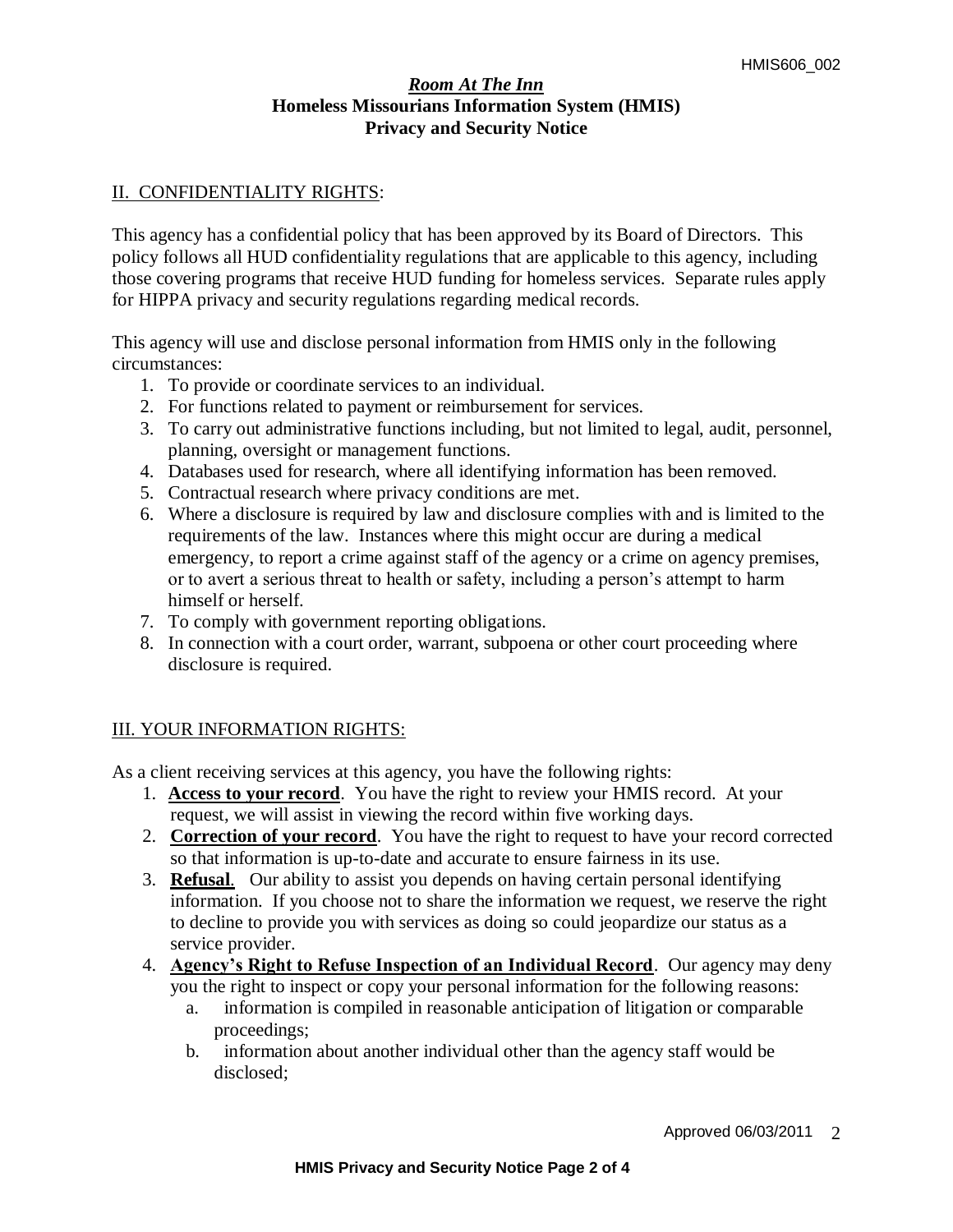- c. information was obtained under a promise of confidentiality other than a promise from this provider and disclosure would reveal the source of the information; or
- d. information, the disclosure of which would be reasonably likely to endanger the life or physical safety of any individual.
- 5. **Harassment.**The agency reserves the right to reject repeated or harassing requests for access or correction. However, if the agency denies your request for access or correction, you will be provided written documentation regarding your request and the reason for denial. A copy of that documentation will also be included in your client record.
- 6. **Grievance***.* You have the right to be heard if you feel that your confidentiality rights have been violated, if you have been denied access to your personal records, or if you have been put at personal risk, or harmed. Our agency has established a formal grievance process for you to use in such a circumstance.**To file a complaint or grievance you should contact our <Insert person to contact> at: <Insert contact information for that person here.>**

# IV. HOW YOUR INFORMATION WILL BE KEPT SECURE:

Protecting the safety and privacy of individuals receiving services and the confidentiality of their records is of paramount importance to us. Through training, policies, procedures and software, we have taken the following steps to make sure your information is kept safe and secure:

- 1. The computer program we use has the highest degree of security protection available.
- 2. Only trained and authorized individuals will enter or view your personal information.
- 3. Your name and other identifying information will not be contained in HMIS reports that are issued to local, state or national agencies.
- 4. Employees receive training in privacy protection and agree to follow strict confidentiality standards before using the system.
- 5. The server/database/software only allows individuals access to the information. Only those who should see certain information will be allowed to see that information.
- 6. The server/database will communicate using 128-bit encryption-an Internet technology intended to keep information private while it is transported back and forth across the Internet. Furthermore, identifying data stored on the server is also encrypted or coded so that it cannot be recognized.
- 7. The server/database exists behind a firewall-a device meant to keep hackers/crackers/viruses/etc. away from the server.
- 8. The main database will be kept physically secure, meaning only authorized personnel will have access to the server/database.
- 9. System Administrators employed by the HMIS and the agency support the operation of the database. Administration of the database is governed by agreements that limit the use of personal information to providing administrative support and generating reports using aggregated information. These agreements further insure the confidentiality of your personal information.